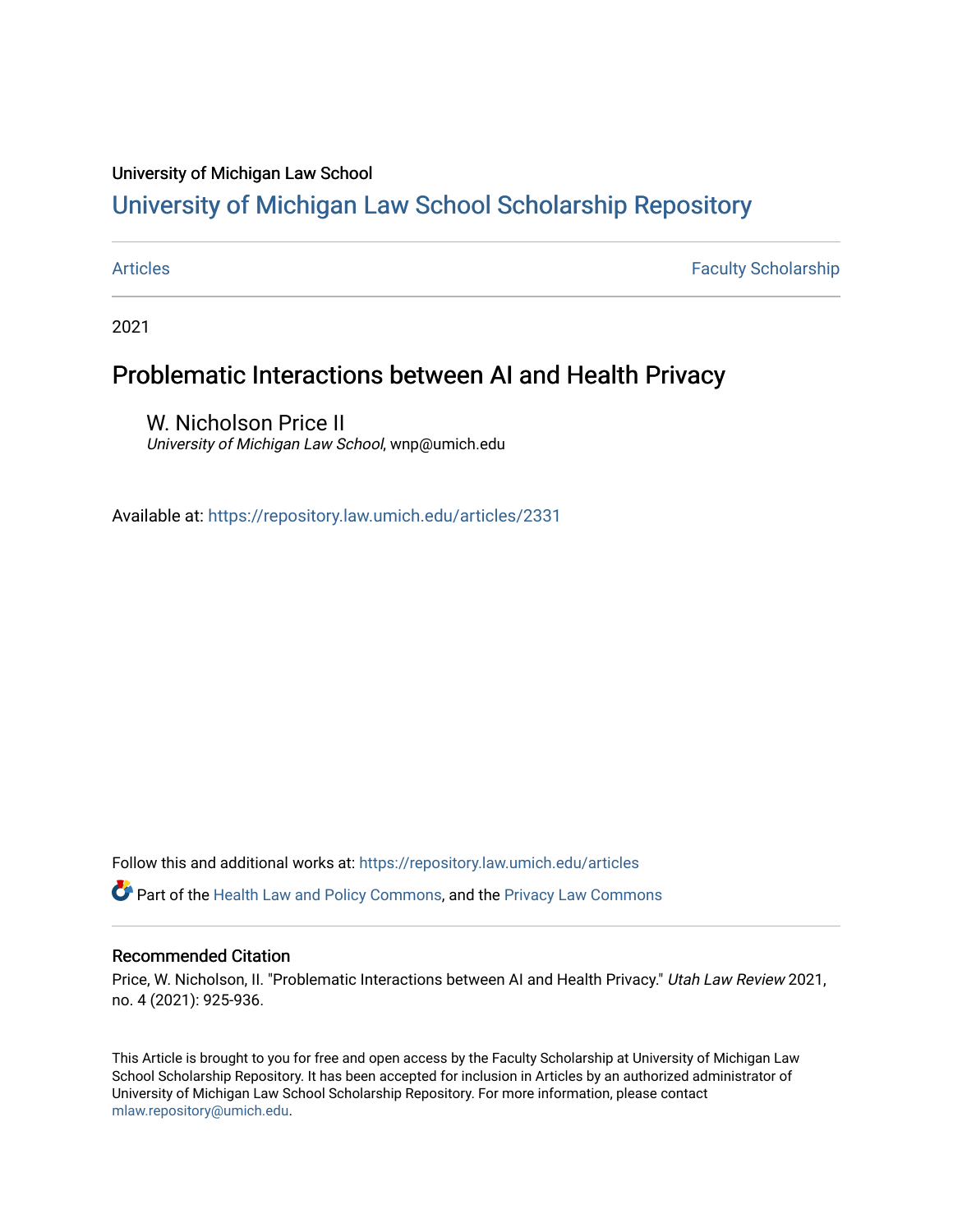# PROBLEMATIC INTERACTIONS BETWEEN AI AND HEALTH PRIVACY

# W. Nicholson Price  $II^*$

The interaction of artificial intelligence ("AI") and health privacy is a two-way street. Both directions are problematic. This Article makes two main points. First, the advent of artificial intelligence weakens the legal protections for health privacy by rendering deidentification less reliable and by inferring health information from unprotected data sources. Second, the legal rules that protect health privacy nonetheless detrimentally impact the development of AI used in the health system by introducing multiple sources of bias: collection and sharing of data by a small set of entities, the process of data collection while following privacy rules, and the use of non-health data to infer health information. The result is an unfortunate antisynergy: privacy protections are weak and illusory, but rules meant to protect privacy hinder other socially valuable goals. This state of affairs creates biases in health AI, privileges commercial research over academic research, and is ill-suited to either improve health care or protect patients' privacy. The ongoing dysfunction calls for a new bargain between patients and the health system about the uses of patient data.

# I. IMPACT OF AI ON MEDICAL PRIVACY

Consider first the impact of artificial intelligence on medical privacy. The advent of artificial intelligence—alongside the big data with which it is trained and on which it operates—weakens mechanisms used to protect medical data privacy in at least two ways. First, AI enables actors with big data and sufficient computing capacity to work around deidentification, a key front-line protection for patient health data. Second, by enabling accurate and sophisticated inferences about health information from large sets of data that are not obviously tied to health, AI reduces the efficacy of trying to protect (or even identify what counts as) "health data."

<sup>\*</sup> © W. Nicholson Price II. Professor of Law, University of Michigan Law School; Core Partner, Centre for Advanced Studies in Biomedical Innovation Law at the University of Copenhagen; and Co-PI, Project on Precision Medicine, AI, and the Law at the Petrie-Flom Center at Harvard Law School. Many thanks to Leslie Francis, Anya Prince, Alexandra Roberts, Kayte Spector-Bagdady, and Charlotte Tschider for thoughtful comments on earlier drafts and to the participants of the 2020 Lee E. Teitelbaum Utah Law Review Symposium for helpful discussion. Thanks also to the editors of the *Utah Law Review* for careful editing. This work was supported by the National Cancer Institute (1 R01 CA214829-01A1) and the Novo Nordisk Foundation (NNF17SA0027784). All errors are my own.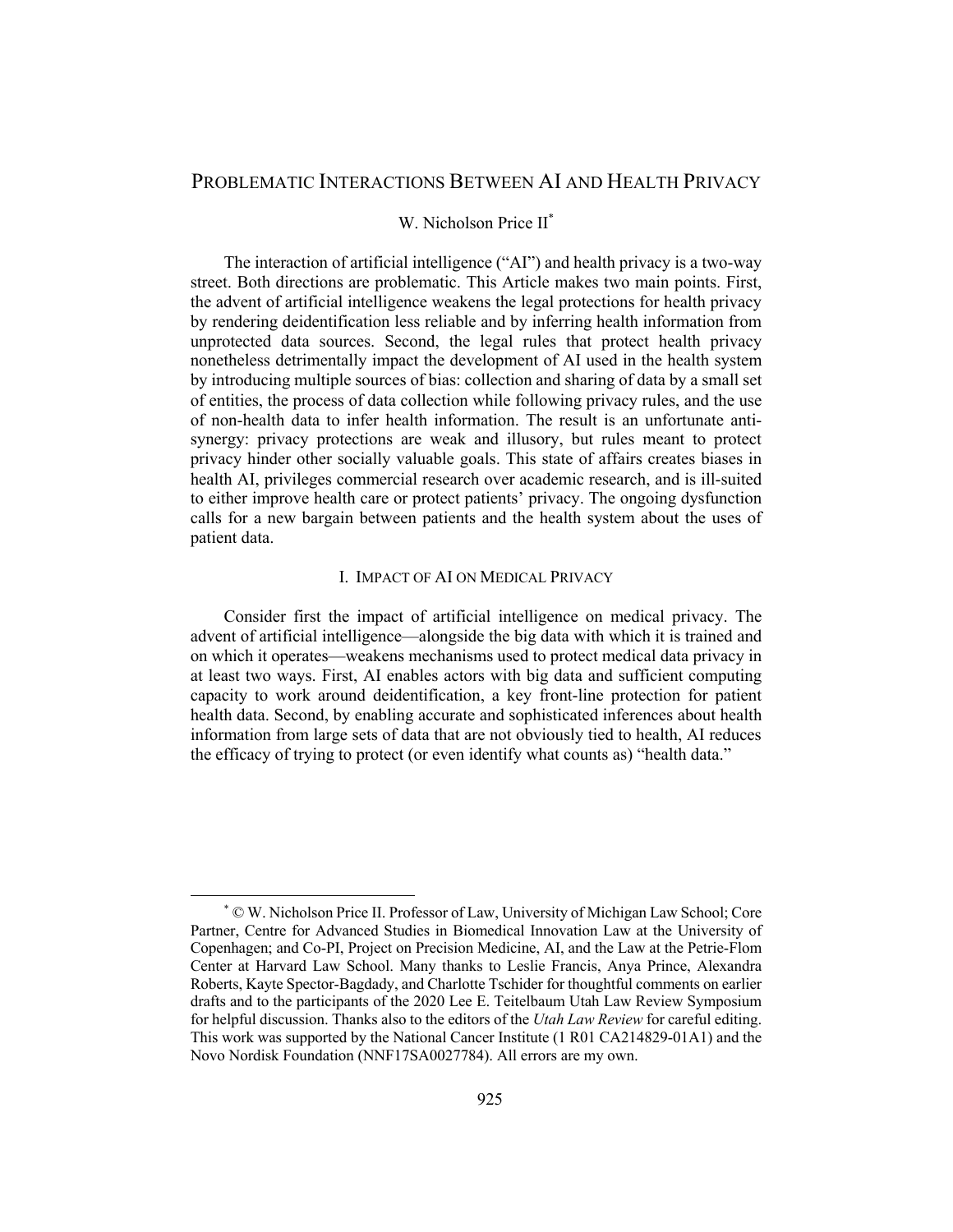# *A. Deidentification and Reidentification*

Deidentification is a common tool used to protect medical privacy. The Health Insurance Portability and Accountability Act  $(HIPAA)^1$  Privacy Rule is the dominant legal rule governing health data privacy<sup>2</sup> and likely the single most potent federal privacy regime in the United States. The HIPAA Privacy Rule only governs identifiable health information and includes a safe harbor under which information that has been stripped of 18 listed identifiers is defined as not identifiable.<sup>3</sup> What does that mean? Information custodians can remove those identifiers from health data and stop worrying about HIPAA (at least with respect to those data). Deidentification is a popular intervention outside the United States as well; the European Union's General Data Protection Regulation, for instance, does not cover anonymized data.<sup>4</sup>

Artificial intelligence reduces the already-weak power of deidentification<sup>5</sup> to protect health privacy by making it easier to reidentify patients, either individually or at scale.<sup>6</sup> AI enables reidentification by finding patterns in data. Perhaps most

 $3$  45 C.F.R. § 164.514(b)(2) (2019).

<sup>4</sup> Regulation 2016/679, of the European Parliament and of the Council of 27 April 2016 on the Protection of Natural Persons with Regard to the Processing of Personal Data and on the Free Movement of Such Data, and Repealing Directive 95/46/EC (General Data Protection Regulation), 2016 O.J. (L 119) 1, 26, https://eur-lex.europa.eu/legalcontent/EN/TXT/PDF/?uri=CELEX:32016R0679 [https://perma.cc/QYF8-WGX3]. Note that the GDPR anonymity standard requires that deidentification be so complete that reidentification is impossible—a standard which the rest of this Section suggests may be nigh impossible. *See* Charlotte A. Tschider, *Regulating the Internet of Things: Discrimination, Privacy, and Cybersecurity in the Artificial Intelligence Age*, 96 DENV. L. REV. 87, 105 (2018) (noting that the anonymization standard renders many data effectively unusable).

<sup>5</sup> *See*, *e.g.*, Paul Ohm, *Broken Promises of Privacy: Responding to the Surprising Failure of Anonymization*, 57 UCLA L. REV. 1701, 1716–26 (2010) (noting ways to reidentify data); Yaniv Erlich & Arvind Narayanan, *Routes for Breaching and Protecting Genetic Privacy*, 15 NATURE REV. GENETICS 409, 409–16 (2014) (cataloging ways to reidentify genetic data).

 $6$  One rebuttal is that AI reidentification is likely to be probabilistic rather than deterministic—that is, while an AI system may think it highly likely that a particular set of data belongs to a particular person, it cannot state that fact with certainty. This seems true but irrelevant, given the inherently probabilistic nature of most data. *Cf.* Luc Rocher, Julien M. Hendrickx & Yves-Alexandre de Montjoye, *Estimating the Success of Re-identifications in Incomplete Datasets Using Generative Models*, 10 NATURE COMMC'NS 3069 (2019), https://www.nature.com/articles/s41467-019-10933-3.pdf [https://perma.cc/8ASB-L2DX] (noting the probabilistic nature of reidentification attacks).

<sup>&</sup>lt;sup>1</sup> Health Insurance Portability and Accountability Act of 1996, Pub. L. No. 104-191, 110 Stat. 1936.

<sup>&</sup>lt;sup>2</sup> 45 C.F.R. §§ 160, 164 (2019); The HIPAA Privacy Rule is not the only health privacy law in the United States, of course; state laws may have more restrictive provisions on specific topics or in general, and other federal laws govern subsets of health privacy, such as genetic information. But HIPAA cuts across state lines and structures much of the discussion surrounding health data privacy.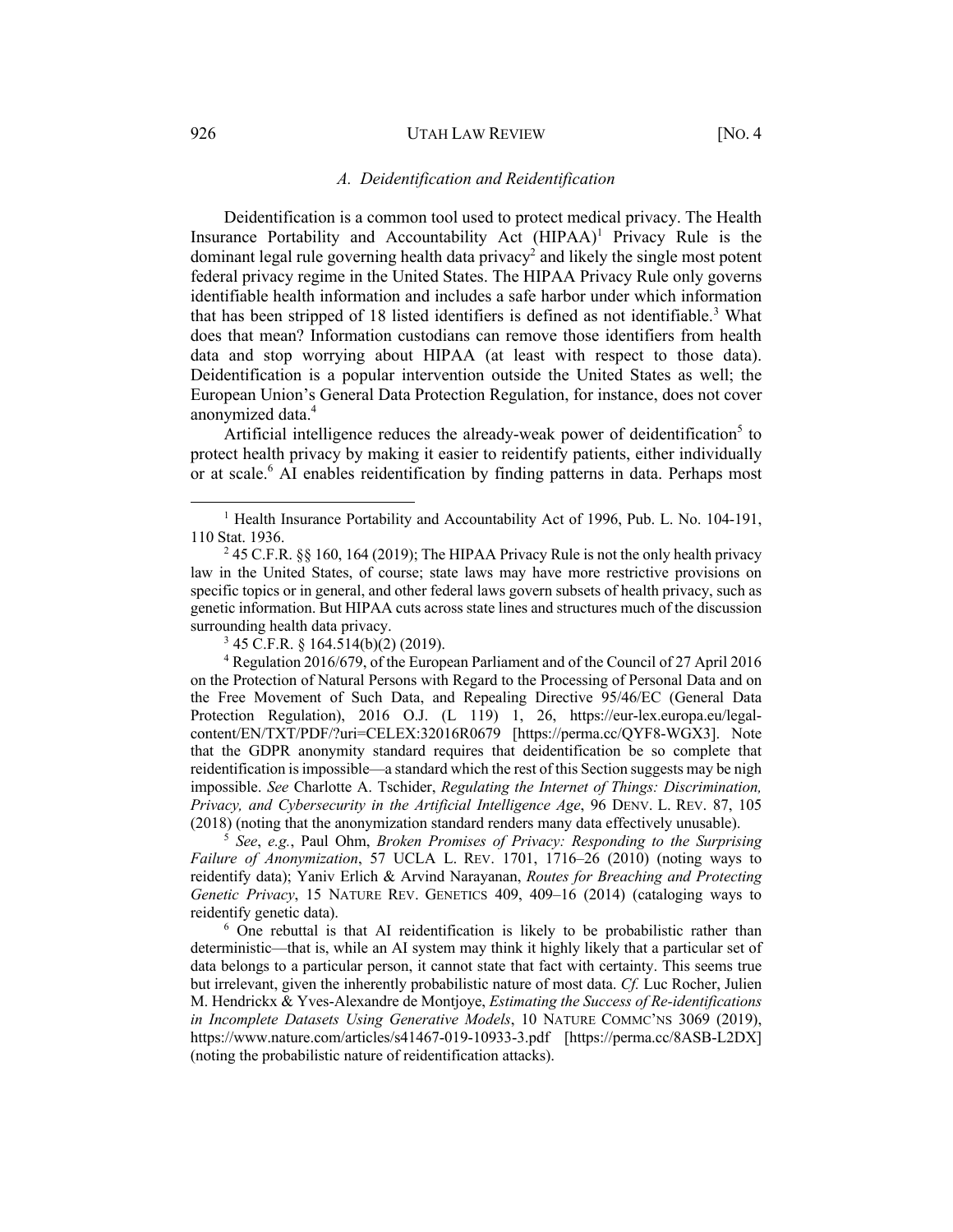dramatically, researchers have used AI to reidentify a substantial majority of patients from deidentified datasets of physical activity data collected from wearable fitness trackers.7 AI can also help link deidentified health records with other datasets that include identified information, such as internet searches or other consumer records.<sup>8</sup>

But AI has now appeared on both sides of the health data privacy arms race. Just as AI can be used to decrease the privacy of anonymized datasets, AI can be used to *increase* privacy. AI can deidentify records that are otherwise costly to deidentify, such as textual notes from medical encounters.<sup>9</sup> It can also create fully or partially synthetic datasets—that is, datasets that reflect real data patterns but in which no actual data are real.<sup>10</sup> It's a challenging exercise because for the data to be useful, the patterns must reflect the underlying population, but it's not always easy to know beforehand what patterns are going to be important; simpler patterns are easier to preserve than more complex ones. $^{11}$ 

<sup>7</sup> Liangyuan Na, Cong Yang, Chi-Cheng Lo, Fangyuan Zhao, Yoshimi Fukuoka & Anil Aswani, *Feasibility of Reidentifying Individuals in Large National Physical Activity Data Sets from Which Protected Health Information Has Been Removed with Use of Machine Learning*, 1 JAMA NETWORK OPEN e186040 (Dec. 21, 2018), https://jamanetwork.com/ journals/jamanetworkopen/fullarticle/2719130 [https://perma.cc/HXF7-9766].

<sup>8</sup> *See* W. Nicholson Price II, Margot E. Kaminski, Timo Minssen & Kayte Spector-Bagdady, *Shadow Health Records Meet New Data Privacy Laws*, 363 SCIENCE 448, 448–49 (2019).

<sup>9</sup> Amber Stubbs, Christopher Kotfila & Özlem Uzuner, *Automated Systems for the Deidentification of Longitudinal Clinical Narratives: Overview of 2014 i2b2/UTHealth Shared Task Track 1*, 58 J. BIOMED. INFORMATICS S11, S11 (2015).

<sup>10</sup> *See* Edward Choi, Siddharth Biswal, Bradley Malin, Jon Duke, Walter F. Stewart & Jimeng Sun, *Generating Multi-Label Discrete Patient Records Using Generative Adversarial Networks*, 68 PROC. MACH. LEARNING HEALTHCARE 286 (2017), http://proceedings.mlr.press/v68/choi17a/choi17a.pdf [https://perma.cc/3CH6-AST7] (describing using machine learning to create synthetic datasets); Alexander Watson, *Deep Dive on Generating Synthetic Data for Healthcare*, MEDIUM (May 12, 2020), https://medium.com/gretel-ai/deep-dive-on-generating-synthetic-data-for-healthcare-41acb 4078707 [https://perma.cc/RCS6-3MYN] (describing Gretel, a software product for creating synthetic data using machine learning).

<sup>&</sup>lt;sup>11</sup> Anat Reiner Benaim, Ronit Almog, Yuri Gorelik, Irit Hochberg, Laila Nassar, Tanya Mashiach, Mogher Khamaisi, Yael Lurie, Zaher S. Azzam, Johad Khoury, Daniel Kurnik & Rafael Beyar, *Analyzing Medical Research Results Based on Synthetic Data and Their Relation to Real Data Results: Systematic Comparison from Five Observational Studies*, 8 JMIR MED. INFORMATICS e16492 (2020); Debbie Rankin, Michaela Black, Raymond Bond, Jonathan Wallace, Maurice Mulvenna & Gorka Epelde, *Reliability of Supervised Machine Learning Using Synthetic Data in Health Care: Model to Preserve Privacy for Data Sharing*, 8 JMIR MED. INFORMATICS e18910 (2020).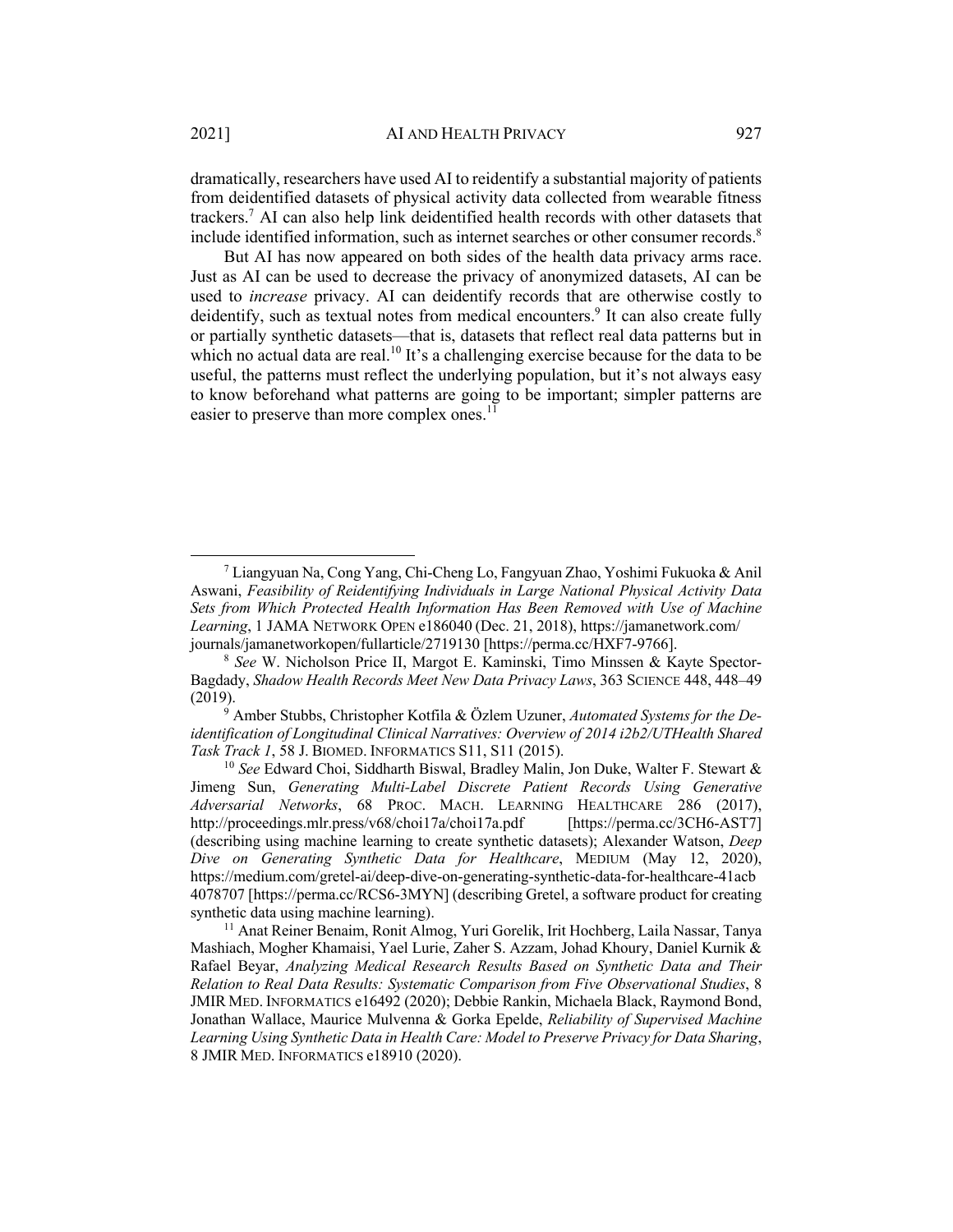Of course, when one side pulls ahead in an arms race, the other tries harder<sup>12</sup> and new AI systems are being developed that can, remarkably enough, extract some identifiable data from purely synthetic datasets.<sup>13</sup> That is, even if no people—no data!—in a synthetic dataset are real, some systems can still glean information about identifiable people from whose data the synthetic dataset was initially created.<sup>14</sup> To be sure, the risk of privacy loss is still much lower with synthetic datasets (at least, for now). $15$ 

# *B. Health Inferences*

AI can further intrude upon patient privacy by inferring sensitive information about patients, even if that information is never directly shared with anyone. The now-classic example is of Target inferring pregnancy from shopping habits; <sup>16</sup> Anya Prince also persuasively explains how a wealth of health information can be inferred from location data.<sup>17</sup> This pattern—the combination of medical big data and AI enabling the inference of sensitive health data without ever actually accessing sensitive health data—is constantly growing more powerful. As Jeff Skopek puts it, "[The Target] example will soon seem quaint, however, as machine-learning algorithms infer significantly more complex personal traits from seemingly irrelevant data collected across disparate domains of life."18 Skopek argues that such inferences are not violations of privacy rights as the law understands them,  $19$  but to the extent that patients, physicians, or others view the acquisition of knowledge about a patient's personal health as sounding in something like privacy, AI nevertheless impacts—and decreases—the strength of that privacy.

<sup>12</sup> *See* James Jordon, Daniel Jarrett, Jinsung Yoon, Paul Elbers, Patrick Thoral, Ari Ercole, Cheng Zhang, Danielle Belgrave & Mihaela van der Schaar, Hide-and-Seek Privacy Challenge: Synthetic Data Generation vs. Patient Re-identification with Clinical Time-Series Data (June 30, 2020) (unpublished manuscript), https://www.vanderschaar-lab.com/wpcontent/uploads/2020/07/HASPC\_overview.pdf [https://perma.cc/8FMF-AKTQ] (describing a literal competition between those generating synthetic datasets based on clinical time-series data and those seeking to reidentify patients based on the synthetic datasets).

<sup>13</sup> Khaled El Emam, Lusy Mosquera & Jason Bass, *Evaluating Identity Disclosure Risk in Fully Synthetic Health Data: Model Development and Validation*, 22 J. MED. INTERNET RSCH. e23139 (2020), https://www.jmir.org/2020/11/e23139/ [https://perma.cc/3NPB-EPZZ].

<sup>14</sup> *Id.*

<sup>15</sup> *Id.*

<sup>16</sup> Kate Crawford & Jason Schultz, *Big Data and Due Process: Toward a Framework to Redress Predictive Privacy Harms*, 55 B.C. L. REV. 93, 94–95 (2014).

<sup>17</sup> Anya E.R. Prince, *Location as Health*, 21 HOUS.J. HEALTH L. & POL'Y (forthcoming 2021), https://papers.ssrn.com/sol3/papers.cfm?abstract\_id=3767122 [https://perma.cc/2GV G-GTQN].

<sup>18</sup> Jeffrey M. Skopek, *Untangling Privacy: Losses Versus Violations*, 105 IOWA L.REV. 2169, 2223 (2020).

<sup>19</sup> *Id.* at 2223–30.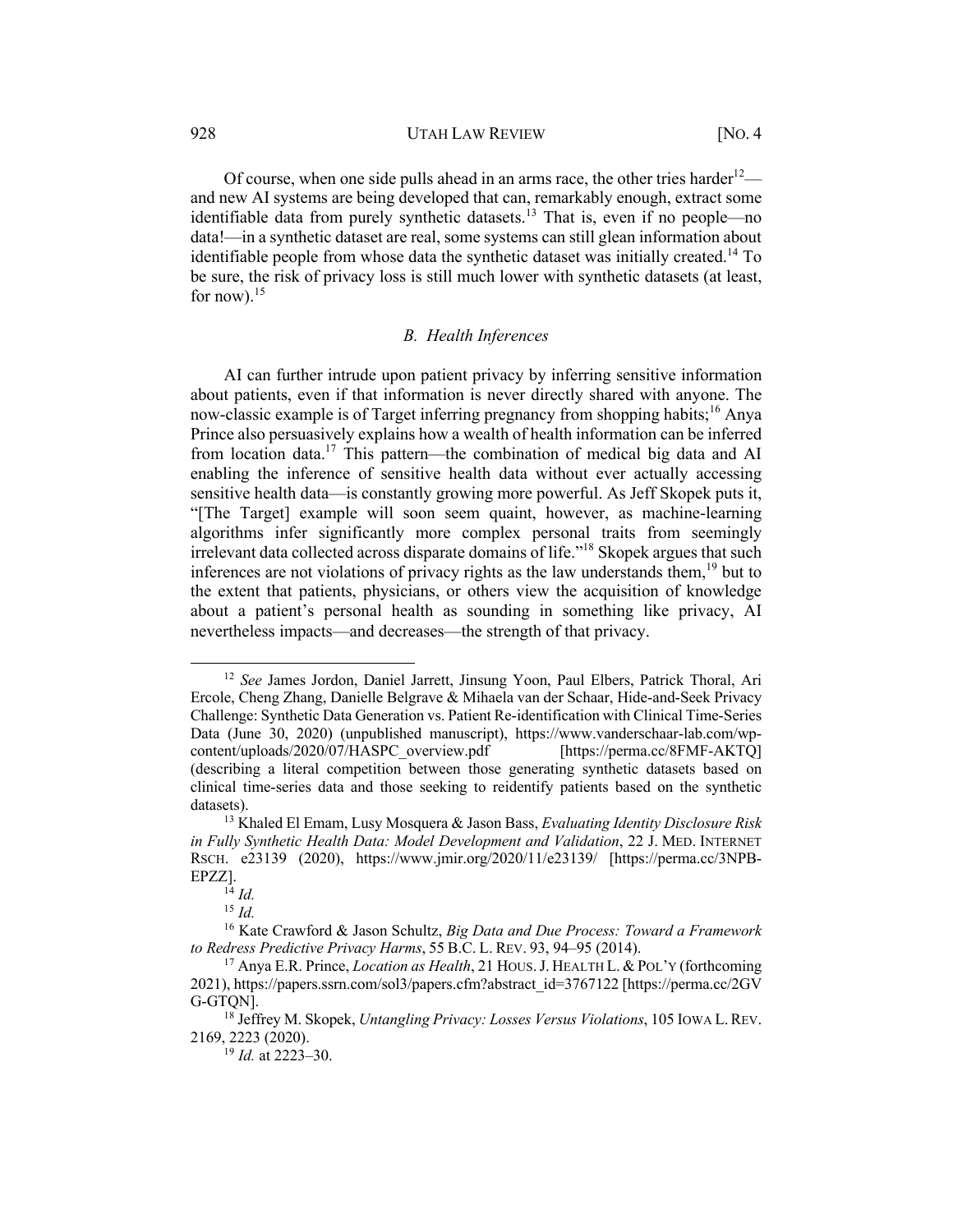To make the point broader, protections for health data, HIPAA in particular, take as a given the idea that there is a meaningful category of "health data." Big data and AI show us that "health data" is a nebulous category, and the category of "data that can reveal things about health" contains a much broader set of information.<sup>20</sup> Thus, to the extent that law tries to specially protect health data through privacy regimes, those regimes are likely to be less effective as AI becomes more powerful and more prevalent.

### II. IMPACT OF MEDICAL PRIVACY ON AI

In an unfortunate irony, even though AI decreases the strength of health privacy, the rules surrounding health privacy also cause problems for the development of AI used for health and patient care. The use of AI in the health system is rapidly increasing.<sup>21</sup> The Food and Drug Administration has cleared hundreds of AI-powered products for marketing,<sup>22</sup> and many more are being developed and used in-house by hospitals, health systems, and insurers.<sup>23</sup> AI systems are used to diagnose diabetic retinopathy, $24$  to identify the risk of brain hemorrhage from CT scans,<sup>25</sup> and to predict the likelihood of patient complications or hospital readmissions,<sup>26</sup> among many other possibilities. But this development faces

<sup>22</sup> Casey Ross, *Explore STAT's Database of FDA-Cleared AI Tools*, STAT (Feb. 3, 2021), https://www.statnews.com/2021/02/03/fda-artificial-intelligence-clearance-products/ [https://perma.cc/EXM4-NXVD].

<sup>23</sup> W. Nicholson Price II, Rachel E. Sachs & Rebecca S. Eisenberg, *New Innovation Models in Medical AI*, WASH. U. L. REV. (forthcoming 2022) (manuscript at 4–5) (on file with authors), https://ssrn.com/abstract=3783879 [https://perma.cc/Q963-PKUX].

<sup>20</sup> W. Nicholson Price II & I. Glenn Cohen, *Privacy in the Age of Medical Big Data*, 25 NATURE MED. 37, 39 (2019).

<sup>21</sup> Joachim Roski, Booz Allen Hamilton, Wendy Chapman, Jaimee Heffner, Fred Hutchinson, Ranak Trivedi, Guilherme Del Fiol, Rita Kukafka, Paul Bleicher, Hossein Estiri, Jeffrey Klann & Joni Pierce, *How Artificial Intelligence Is Changing Health and Health Care*, *in* ARTIFICIAL INTELLIGENCE IN HEALTH CARE: THE HOPE, THE HYPE, THE PROMISE, THE PERIL 59–79 (Michael Matheny, Sonoo Thadeny Israni, Mahnoor Ahmed & Danielle Whicher eds., 2019), https://nam.edu/artificial-intelligence-special-publication/ [https://perma.cc/D2E9-KLBL].

<sup>24</sup> *History of Digital Diagnostics*, DIGIT. DIAGNOSTICS, http://digitaldx.wpengine.com/ about/history/ [https://perma.cc/DXB3-BM3V] (last visited Mar. 8, 2021) (describing the IDx-DR system).

<sup>25</sup> *See* Mohammad R. Arbabshirani, Brandon K. Fornwalt, Gino J. Mongelluzzo, Jonathan D. Suever, Brandon D. Geise, Aalpen A. Patel & Gregory J. Moore, *Advanced Machine Learning in Action: Identification of Intracranial Hemorrhage on Computed Tomography Scans of the Head with Clinical Workflow Integration*, 1 NPJ DIGIT. MED. 9 (2018) (demonstrating a positive impact from applying machine learning to workflow optimization in radiology based on automated CT analyses).

<sup>26</sup> *See, e.g.*, Ben J. Marafino, Alejandro Schuler, Vincent X. Liu, Gabriel J. Escobar & Mike Baiocchi, *Predicting Preventable Hospital Readmissions with Causal Machine Learning*, 55 HEALTH SERVS. RSCH. 993, 993 (2020) (suggesting that machine learning can be used to identify preventable hospital readmissions).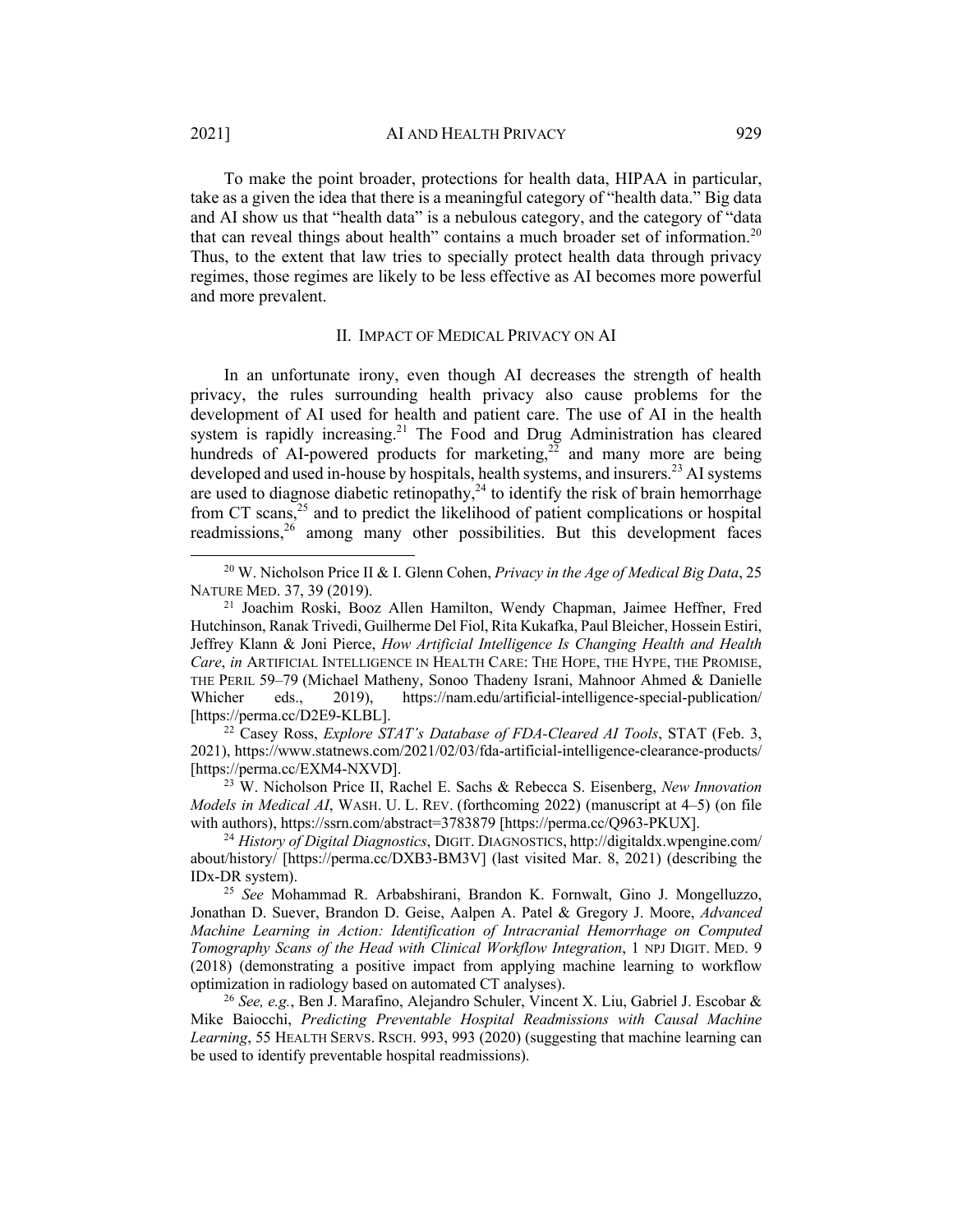substantial hurdles in terms of privacy rules around health data (closely paralleled by requirements for informed consent in some contexts). For now, I'll set aside whether those hurdles are justified and focus instead on their effects. Principally, privacy protections around health data AI make it more challenging to collect datasets, and in particular make it harder to collect broad, representative, diverse datasets.<sup>27</sup> This results in datasets, and health AI, that reflect and encode problematic biases.

# *A. Privacy Hurdles for Health AI Development*

AI needs to be trained with large amounts of data, whether patient medical records, pharmacy data, insurance claims information, or other health-related data. And therein lies the challenge: the privacy protections for health data, though vulnerable in the ways accounted for above, still raise substantial hurdles for the use of health data to train AI. Dealing with those hurdles raises its own challenges for health AI.

Take HIPAA. The HIPAA Privacy Rule prohibits most health-care providers, health insurers, and health information clearinghouses (collectively, "covered entities") and their business associates from using or disclosing identifiable health information<sup>28</sup> absent any of several specified exceptions, including the authorization of the patient or use for quality improvement—but not for research aimed at developing generalizable knowledge.<sup>29</sup> If a hospital wishes to share patient information useful to develop, for instance, a predictor of the risk of stroke, it must typically either obtain limited-duration individual patient authorization (and consent) to share the information or deidentify the patient data. The first approach is costly, because obtaining patient authorization and meaningfully informed consent<sup>30</sup> takes time.<sup>31</sup> The second approach, deidentifying, can remove information

<sup>27</sup> *See generally* Charlotte A. Tschider, *AI's Legitimate Interest: Towards a Public Benefit Privacy Model*, 21 HOUST. J. HEALTH L. & POL'Y (forthcoming 2021), https://papers.ssrn.com/sol3/papers.cfm?abstract\_id=3725933 [https://perma.cc/WYW4- 4W2Z] (describing this tension).

 $^{28}$  45 C.F.R. §§ 160.103, 160.502 (2019).

<sup>29</sup> *Id.* § 160.501.

<sup>30</sup> *See generally* Charlotte A. Tschider, *The Consent Myth: Improving Choice for Patients of the Future*, 96 WASH. U. L. REV. 1505 (2019) (identifying the difficulties of obtaining meaningful consent).

<sup>31</sup> Sharona Hoffman & Andy Podgurski, *Balancing Privacy, Autonomy, and Scientific Needs in Electronic Health Records Research*, 65 SMU L. REV. 85, 123 (2012) (reviewing empirical studies of informed consent costs). To be sure, hospitals can find ways around these hurdles by obtaining (arguably unethical) pro forma authorization and consent without meaningfully engaging patients, getting waivers of consent requirements from Institutional Review Boards, using limited datasets with less onerous requirements, or other mechanisms. But all these avenues have their own costs. *See, e.g.*, I. Glenn Cohen, Ruben Amarasingham, Anand Shah, Bin Xie & Bernard Lo, *The Legal and Ethical Concerns that Arise from Using Complex Predictive Analytics in Health Care*, 33 HEALTH AFFS. 1139, 1141 (2014) (noting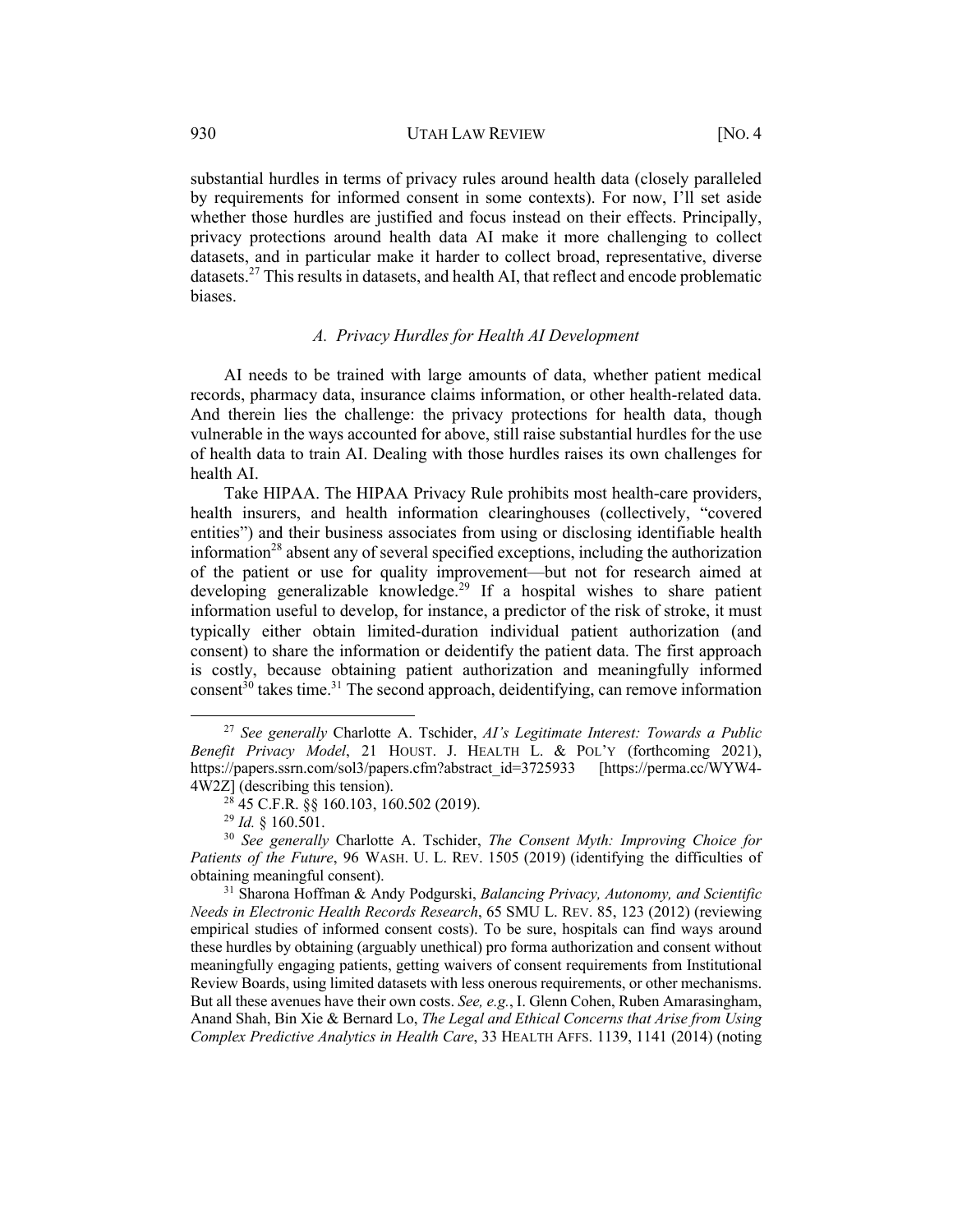that is useful for prediction, such as zip code or age (particularly for elderly patients). Trying to scrub information that isn't one of HIPAA's listed identifiers but is relatively unique or rare can also decrease AI performance.<sup>32</sup> It can also make it hard to reconnect patient records from different parts of a fragmented health system; if records that track a patient for years are most useful, and the patient moves from state to state in that time, deidentifying patient records makes it substantially more difficult to rejoin those records.<sup>33</sup> Different methods of deidentification can shift conclusions drawn from deidentifed data.<sup>34</sup> And finally, deidentification itself is expensive, especially with free-text data such as physician encounter notes.<sup>35</sup>

To be sure, privacy hurdles are just that—hurdles, not walls. They can be surmounted. For instance, well-resourced developers may be able to simply buy partial or deidentified datasets and then use the sort of tactics described above to reconnect disconnected records, reidentify deidentified records, or infer additional information from non-health data to health data to obtain a more complete picture.<sup>36</sup> Commercial developers are not bound by HIPAA's rules (unless as business associates of otherwise covered entities). Once they obtain or create datasets through whatever workarounds are available, they need not follow HIPAA strictures going forward.<sup>37</sup> And commercial developers are also typically not bound by informed-

that, to comply with HIPAA requirements, the pro forma method is used, and describing the method as "a highly legalistic form requiring the patient's signature" while lacking patient understanding).

<sup>32</sup> *See, e.g.*, Xing Song, Lemuel R. Waitman, Yong Hu, Bo Luo, Fengjun Li & Mei Liu, *The Impact of Medical Big Data Anonymization on Early Acute Kidney Injury Risk Prediction*, 2020 AMIA JOINT SUMMITS ON TRANSLATIONAL SCI. PROC. 617, 623 (2020) (describing the tradeoff between leaving information in datasets used to predict early acute kidney injury and the performance of those predictors); Charlotte A. Tschider, *Deus ex Machina: Regulating Cybersecurity and Artificial Intelligence for Patients of the Future*, 5 SAVANNAH L. REV. 177, 184 n.49 (2018).

<sup>33</sup> W. Nicholson Price II, *Risk and Resilience in Health Data Infrastructure*, 16 COLO. TECH. L.J. 65, 69–74 (2017).

<sup>34</sup> Heng Xu & Nan Zhang, *Implications of Data Anonymization on the Statistical Evidence of Disparity*, MGT. SCI. (forthcoming), https://papers.ssrn.com/sol3/papers.cfm? abstract\_id=3662612 [https://perma.cc/4VDU-SGSF].

 $35$  In fact, deidentification is enough of a burden that significant effort has gone into training AI to, yes, deidentify patient medical records. *See generally* Stephane M. Meystre, F. Jeffrey Friedlin, Brett R. South, Shuying Shen & Matthew H. Samore, *Automatic Deidentification of Textual Documents in the Electronic Health Record: A Review of Recent Research*, 10 BMC MED. RSCH. METHODOLOGY 70 (2010) (reviewing such efforts); *see supra* Section I.A.

<sup>36</sup> *See, e.g.*, Price et al., *supra* note 8, at 448–49; *see supra* Sections I.A., I.B.

<sup>37</sup> Price et al., *supra* note 8, at 448.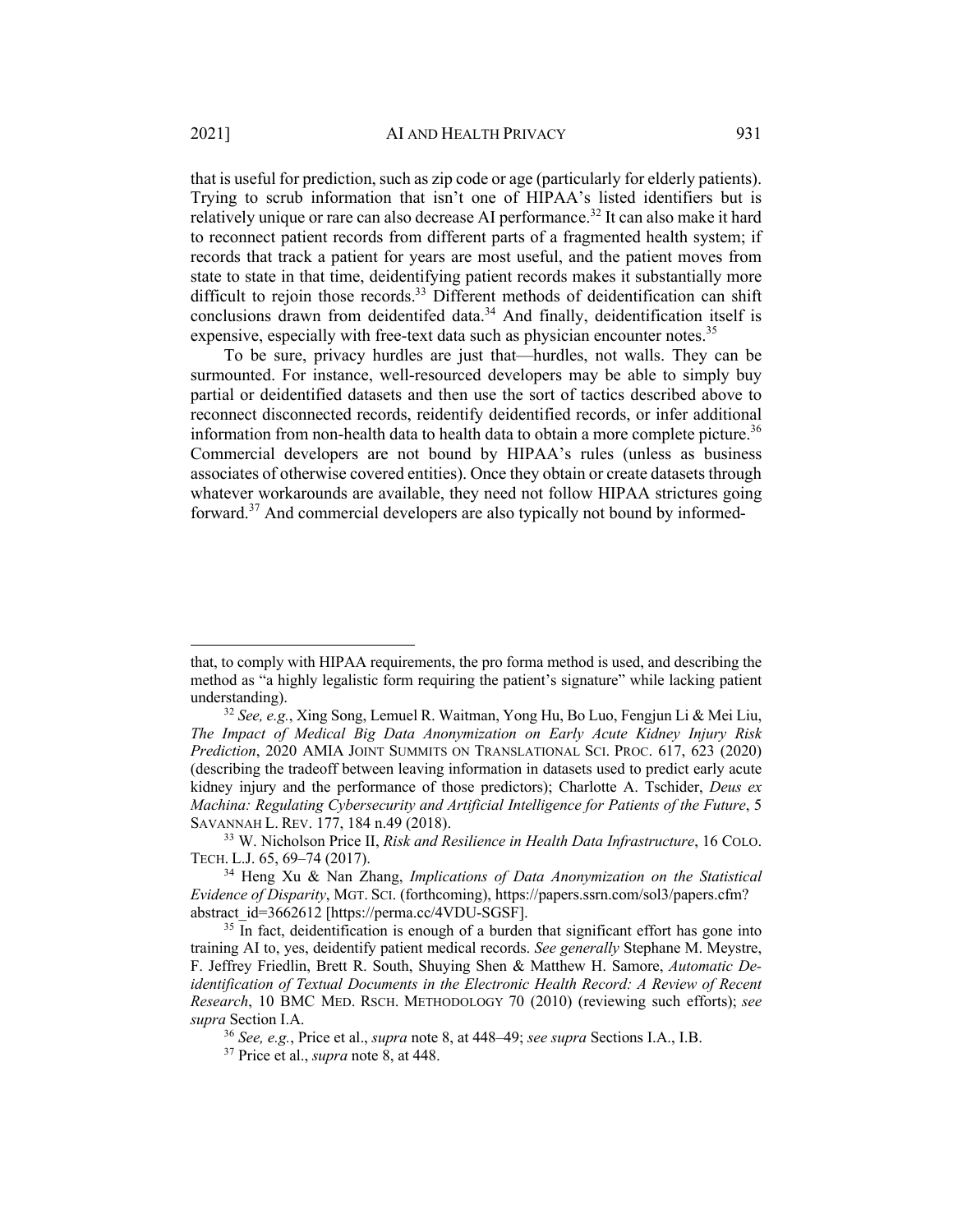consent requirements that make data sharing and use costlier, and that do apply to most academic institutions and other health-care providers.<sup>38</sup> These factors can make commercial data sources comparatively attractive, even for academic researchers.<sup>39</sup>

#### *B. Privacy Hurdles Bias Dataset Collection and AI Development*

The existence of substantial privacy hurdles to health data collection creates the opportunity for biases in the resulting data and AI trained on them. These possibilities arise from multiple sources, including the identity of the entities most able to shoulder the cost of dealing with privacy protections and the processes for addressing or working around those protections. To be very upfront, these processes are not the *only* sources of bias in health data—completely unbiased data collected equally across the entire system would still reflect biases embedded in the underlying health-care itself $40$ —but these sources of bias are closely related to the privacy protections described here.

Consider which hospitals and health systems (collectively, "hospitals") can collect and share patient data that can be used to train AI. The process of obtaining patient authorization and consent is expensive (or sometimes impossible, for prior patients), as is the process of reliably deidentifying data.<sup>41</sup> So is the process of trying to make sure that the data to be shared are well-formatted, accurate, and reliable.<sup>42</sup> And so, unsurprisingly, the hospitals that are most likely to share data for the development of health AI are a small subset of all hospitals—a subset with substantial resources.<sup>43</sup> Academic medical centers with more substantial resources are best positioned to gather and collect health data so that it can be used to develop

<sup>38</sup> *See*, *e.g.*, Kayte Spector-Bagdady, Raymond Hutchinson, Erin O'Brien Kaleba & Sachin Kheterpal, *Sharing Health Data and Biospecimens with Industry — A Principle-Driven, Practical Approach*, 382 NEW ENG. J. MEDICINE 2072, 2072–75 (2020) (describing the applicable strictures on university data sharing and the University of Michigan's approach to sharing patient data with private industry).

<sup>39</sup> *See*, *e.g.*, Kayte Spector-Bagdady, Amanda Fakih, Chris Krenz, Erica E. Marsh & J. Scott Roberts, *Genetic Data Partnerships: Academic Publications with Privately Owned or Generated Genetic Data*, 21 GENETICS MEDICINE 2827, 2827–29 (2019) (finding a significant increase in academic publications relying on privately held genetic data).

<sup>40</sup> *See generally* DAYNA BOWEN MATTHEW, JUST MEDICINE: A CURE FOR RACIAL INEQUALITY IN AMERICAN HEALTH CARE (2015) (discussing racial bias); DONALD A. BARR, HEALTH DISPARITIES IN THE UNITED STATES: SOCIAL CLASS, RACE, ETHNICITY, AND THE SOCIAL DETERMINANTS OF HEALTH (3d. ed. 2019) (discussing multiple sources of bias); Alexandra D. Lahav, *Medicine Is Made for Men*, N.Y. REV. (Feb. 11, 2021), https://www.nybooks.com/articles/2021/02/11/medicine-is-made-for-men/ [https://perma. cc/3UH9-FE52] (discussing gender bias and reviewing CAROLINE CRIADO PEREZ, INVISIBLE WOMEN: DATA BIAS IN A WORLD DESIGNED FOR MEN (2019)).

<sup>41</sup> *See* Hoffman & Podgurski, *supra* note 31.

<sup>42</sup> W. Nicholson Price II, *Big Data, Patents, and the Future of Medicine,* 37 CARDOZO L. REV. 1401, 1411–15 (2016).

<sup>43</sup> W. Nicholson Price II, *Medical AI and Contextual Bias,* 33 HARV. J.L. & TECH. 65, 79–80 (2019) [hereinafter Price, *Contextual Bias*].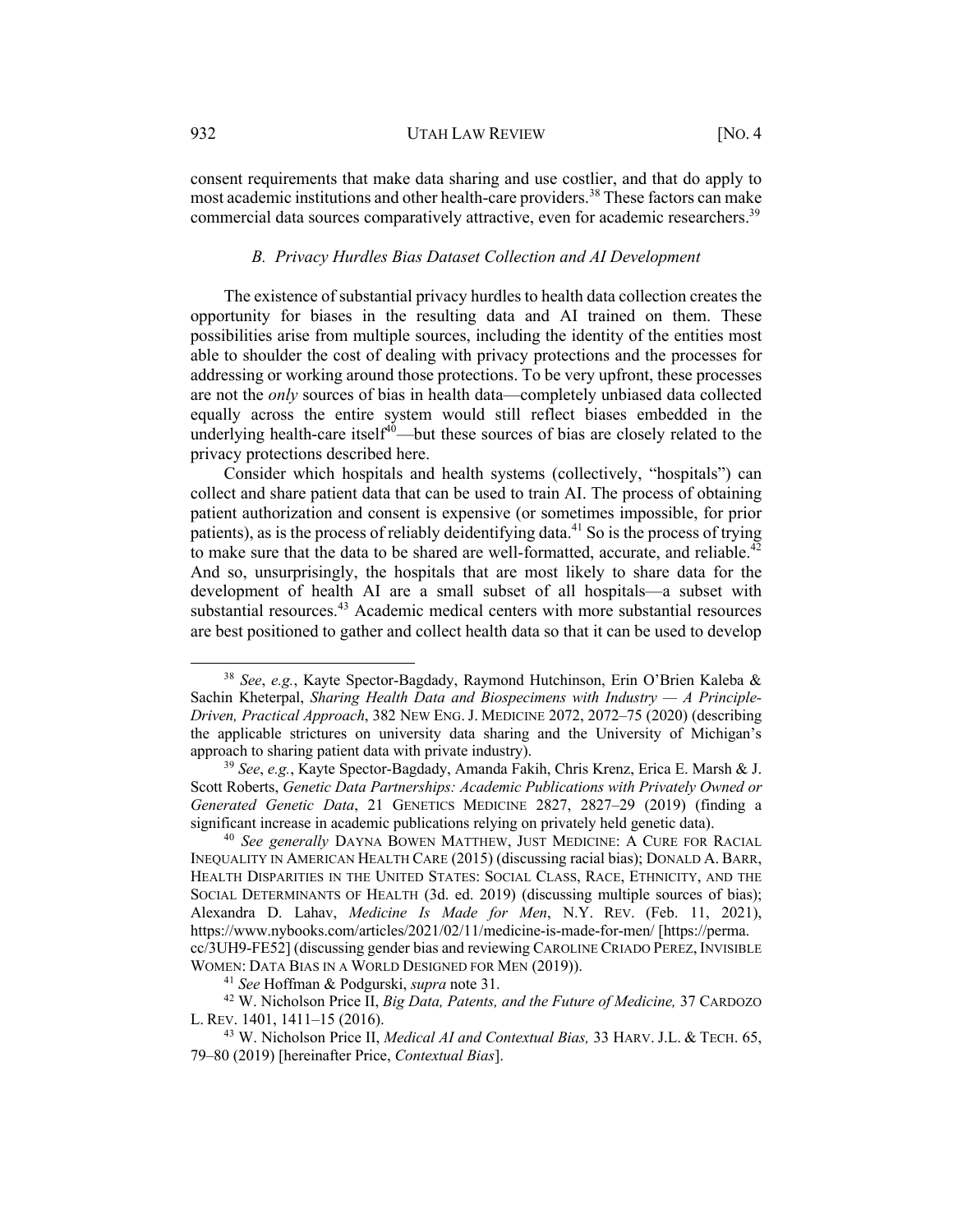health AI, in contrast to institutions with fewer resources, such as community health centers or rural hospitals.44

To take the prime example: undoubtedly, the most important freely accessible set of health data used to train AI is MIMIC (the "Medical Information Mart for Intensive Care"), which includes records from ICU patients seen at a single center in Boston: Beth Israel Deaconess Medical Center.<sup>45</sup> An enormous number of papers and conferences have been based on MIMIC data—over 500 in 2019.<sup>46</sup> But MIMIC hasn't been cheap to create—among other things, Beth Israel Deaconess spends time and resources to carefully remove all identifiable health information so that the data are not subject to the HIPAA Privacy Rule's constraints or informed-consent requirements.<sup>47</sup>

But the use of data from a small subset of high-resource settings creates the chance of biases and limitations in the datasets and resulting AI. MIMIC, after all, is based on data from just one high-resource hospital in Boston. IBM's Watson for Oncology, a much-maligned AI tool aimed at improving cancer care by learning from experts, was trained on data from the high-resource Memorial Sloan Kettering Cancer Center in New York.<sup>48</sup> When researchers noticed that health AI datasets "seemed to be coming from the same sorts of places: the Stanfords and UCSFs and Mass Generals,"<sup>49</sup> their follow-up study found that health AI algorithms "were disproportionately trained on cohorts from California, Massachusetts, and New York, with little to no representation from the remaining 47 states."<sup>50</sup>

<sup>44</sup> *Id.* at 79–90.

<sup>45</sup> Alistair E.W. Johnson, Tom J. Pollard, Lu Shen, Li-wei H. Lehman, Mengling Feng, Mohammad Ghassemi, Benjamin Moody, Peter Szolovits, Leo Anthony Celi & Roger G. Mark, *MIMIC-III, A Freely Accessible Critical Care Database*, 3 SCI. DATA 160035 (2016).

<sup>46</sup> Rebecca Robbins, *How Patient Records from One Boston Hospital Fueled an Explosion in AI Research in Medicine*, STAT (July 12, 2019), https://www.statnews.com/20 19/07/12/boston-hospital-records-fuel-artificial-intelligence-research/ [https://perma.cc/9P RK-6E55].

<sup>47</sup> *Requesting Access*, MIMIC, https://mimic.physionet.org/gettingstarted/access/ [https://perma.cc/GP3C-UUHV] (last visited Mar. 8, 2021) (describing deidentification and the lack of HIPAA requirements); Robbins, *supra* note 46 (noting the waiver of IRB requirements based on deidentification and other factors).

<sup>48</sup> Casey Ross & Ike Swetlitz, *IBM's Watson Supercomputer Recommended 'Unsafe and Incorrect' Cancer Treatments, Internal Documents Show*, STAT (July 25, 2018), https://www.statnews.com/2018/07/25/ibm-watson-recommended-unsafe-incorrecttreatments/ [https://perma.cc/T6LZ-FN44].

<sup>49</sup> Rebecca Robbins, *Medical AI Systems Are Disproportionately Built with Data from Just Three States, New Research Finds*, STAT (Sept. 25, 2020), https://www.statnews.com/ 2020/09/25/medical-ai-diagnostic-geographic-diversity/ [https://perma.cc/B377-7UBA] (quoting Amit Kaushal).

<sup>50</sup> Amit Kaushal, Russ Altman & Curt Langlotz, *Geographic Distribution of US Cohorts Used to Train Deep Learning Algorithms*, 324 JAMA 1212, 1212–13 (2020).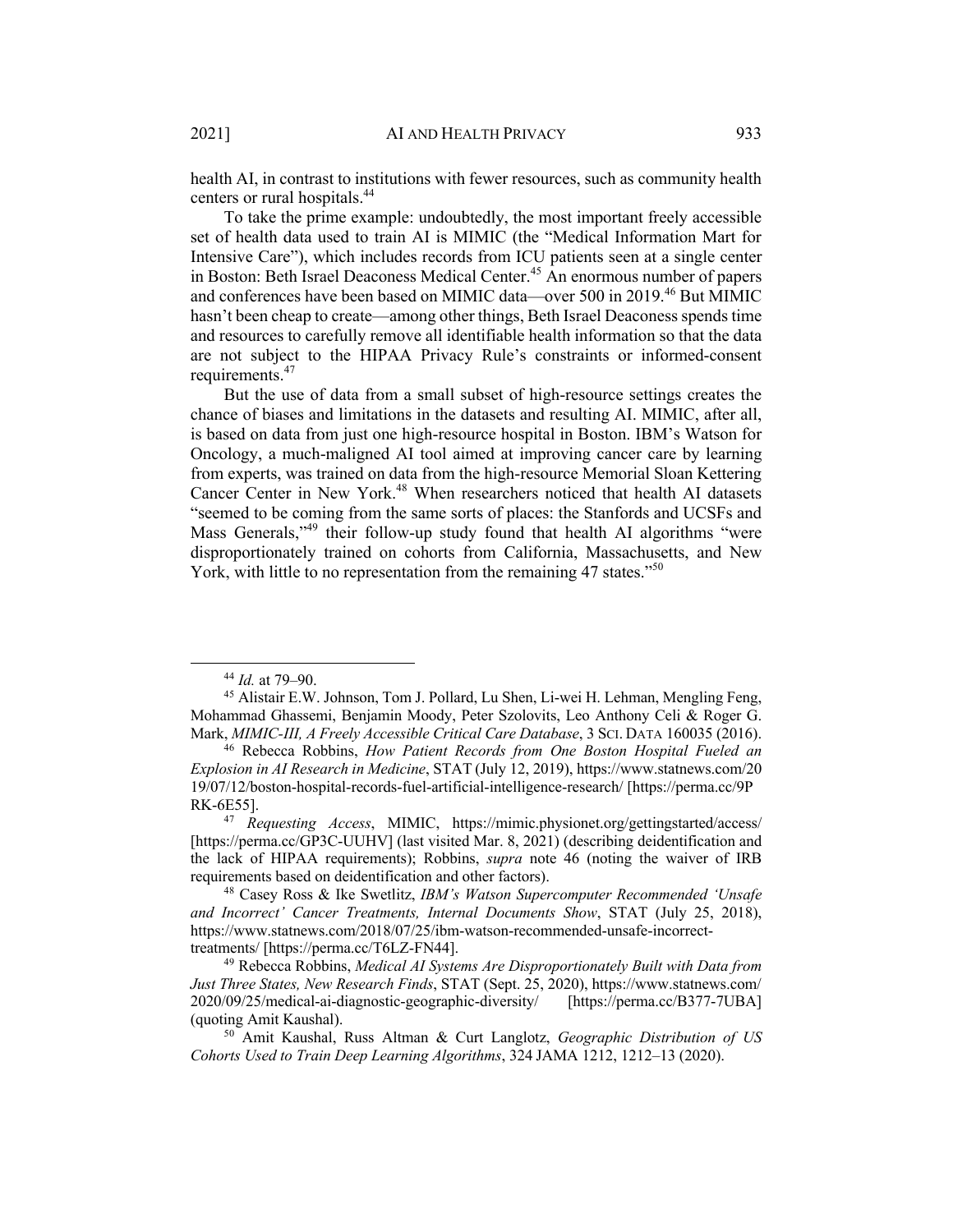These high-resource contexts are not representative, and the data from them aren't either. High-resource contexts see different patients and engage in different patterns of care than other contexts.<sup>51</sup> The data from those contexts reflect only certain patients and care patterns, and AI trained on those data reflect those patterns as well—and are correspondingly likely to encounter problems or perform more poorly when translated into other contexts that look different.<sup>52</sup>

In addition to *which* institutions collect data, the process of *how* those institutions collect data can create additional biases. Different patient populations are differently willing to have their data used for future research.<sup>53</sup> These differences are understandable, given the long history of systemic racism and prejudice that exists within the health system that demonstrates a lack of trustworthiness with respect to minority patients.<sup>54</sup> The causes and solutions to systemic racism in the health system are beyond the scope of this piece, but the bias in patient consent is not. Obtaining patient authorization and consent for data sharing can accordingly bias both the resulting datasets and the AI created based on those datasets. Deidentification—and avoiding the patient consent process—avoids these issues, though it may raise its own trustworthiness concerns, and as noted above, it does create separate challenges for dataset and AI quality.

Finally, the triangulation of health information from non-health data, such as shopping patterns, fitness trackers, or internet searches, can circumvent privacy protections but also introduce the possibility for bias. To take a simple example, Apple products typically have more restrictive privacy protections than Google products, including Android-powered phones<sup>55</sup>—and Apple products are often more expensive, and the user communities are demographically different.<sup>56</sup> Data collected

<sup>51</sup> *Id.* at 1213.

<sup>52</sup> *Id.*; Price, *Contextual Bias*, *supra* note 43, at 90–98.

<sup>53</sup> Hoffman & Podgurski, *supra* note 31, at 114–19 (discussing bias). *But see* Julie H. T. Dang, Elisa M. Rodriguez, John S. Luque, Deborah O. Erwin, Cathy D. Meade & Moon S. Chen Jr., *Engaging Diverse Populations About Biospecimen Donation for Cancer Research*, 5 J. CMTY. GENETICS 313, 322 (2014) (finding that, across racial and ethnic groups, "[o]nce participants . . . understood the meaning, use, and intent of collecting biospecimens for future research, the majority of individuals demonstrated ample willingness to consider participation").

<sup>54</sup> *See generally* Jan M. McCallum, Dhananjaya M. Arekere, B. Lee Green, Ralph V. Katz & Brian M. Rivers, *Awareness and Knowledge of the U.S. Public Health Service Syphilis Study at Tuskegee: Implications for Biomedical Research*, 17 J. HEALTH CARE FOR POOR & UNDERSERVED 716 (2006) (highlighting the legacy of racism in medical research and its impact on current research); Ruha Benjamin, *Race for Cures: Rethinking the Racial Logics of 'Trust' in Biomedicine*, 8 SOCIO. COMPASS 755 (2014) (discussing the need for medical research to strive to become more trustworthy in light of past failures).

<sup>55</sup> *See* DOUGLAS C. SCHMIDT, GOOGLE DATA COLLECTION 24 (Aug. 2018), https://digitalcontentnext.org/wp-content/uploads/2018/08/DCN-Google-Data-Collection-Paper.pdf [https://perma.cc/RGD3-XZSD] (comparing Google's data collection on Android phones to its collection on iPhones).

<sup>56</sup> *See*, *e.g.*, Jim Edwards, *Here's Why Developers Keep Favoring Apple over Android*,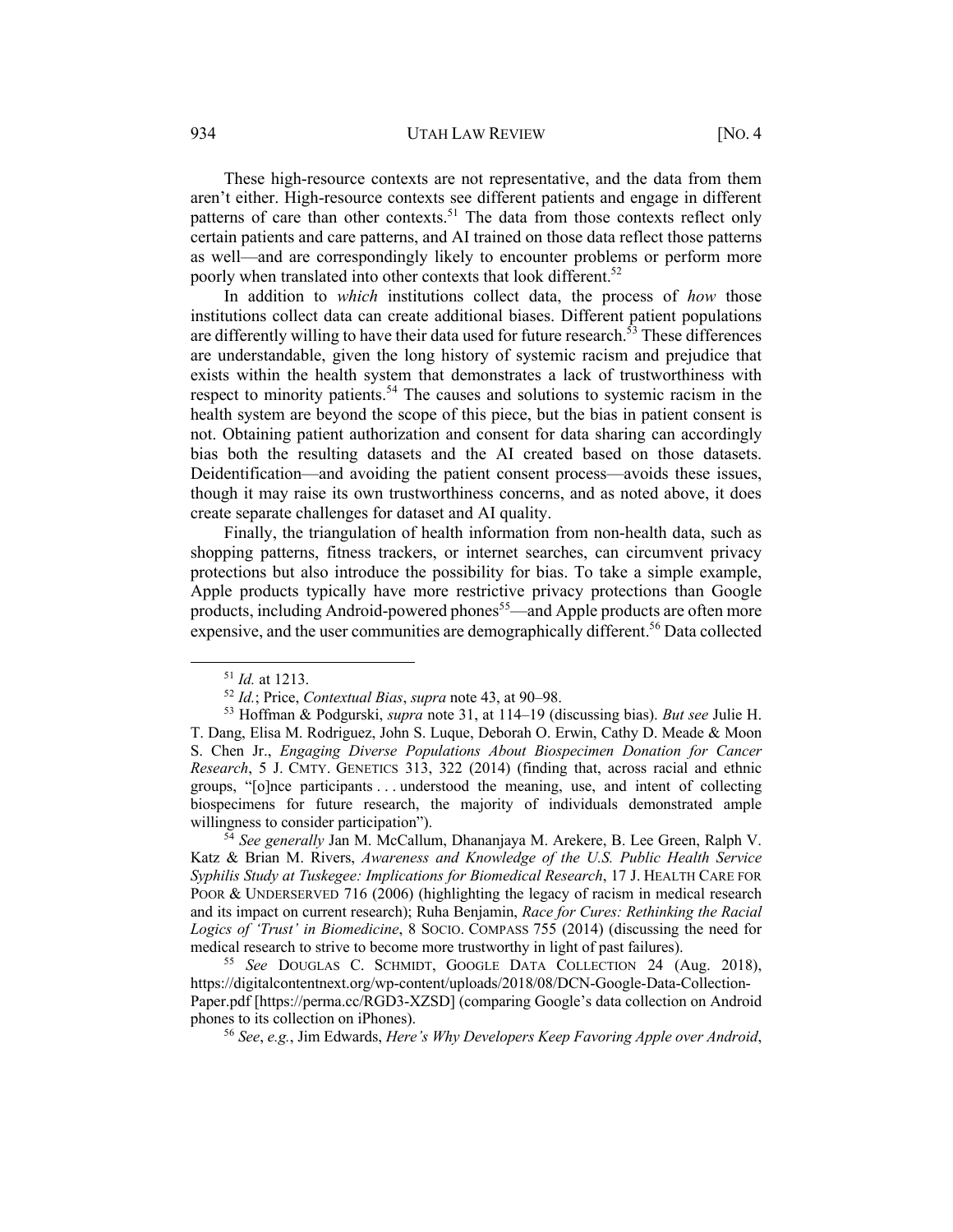from smartphones, and the health information that can be inferred (or gleaned directly) from those data, then, are likely to contain at least some bias. Data from internet searches, electronic transactions, and fitness trackers may similarly incorporate bias into resulting datasets and AI trained on them.

To be sure, there are approaches that try to minimize the challenges described here, some of them technological. For instance, federated machine learning techniques involve training models on data from many different institutions while leaving those data in place rather than collecting them.<sup>57</sup> Alongside such technical solutions, an awareness of the problems that can arise from limited datasets can prompt rethinking both the training applied to those datasets and the rules for validation that respond to the potential for bias.<sup>58</sup> And after training, auditing of AI can help reveal biases that have become incorporated, whether they arose from privacy-related workarounds or other sources—though privacy rules may, unsurprisingly, make after-the-fact auditing itself harder to undertake by limiting data sharing.59

#### III. IMPLICATIONS AND CONCLUSIONS

What are we to make of all of this? The current intersection of health privacy and AI seems deeply problematic: AI weakens protections for health privacy, and health privacy weakens the AI used in health.

One reaction might be that everything is fine: Privacy is a value worth protecting, and if there are chinks in the armor, well, that is to be expected. And AI to improve health is important, but if protecting privacy degrades its capacity somewhat, well, that's okay too.

This reaction seems wrong, though; the status quo is hard to defend. In particular, if health privacy is worth defending, then why limit those defenses to the narrow set of actors and data covered by HIPAA, as the United States largely does? HIPAA's outdated focus on covered entities and its safe harbor for "deidentified" data leave too much for manipulation, if health privacy protection is the goal.

SLATE (Apr. 4, 2014, 1:23 PM), https://slate.com/business/2014/04/apple-vs-androiddevelopers-see-a-socioeconomic-divide.html [https://perma.cc/3UFC-X56L] ("The rich, it seems, use iPhones while the poor tweet from Androids.").

<sup>57</sup> *See*, *e.g.*, Nicola Rieke, Jonny Hancox, Wenqi Li, Fausto Milletarì, Holger R. Roth, Shadi Albarqouni, Spyridon Bakas, Mathieu N. Galtier, Bennett A. Landman, Klaus Maier-Hein, Sébastien Ourselin, Micah Sheller, Ronald M. Summers, Andrew Trask, Daguang Xu, Maximilian Baust & M. Jorge Cardoso, *The Future of Digital Health with Federated*  Learning, 3 NPJ DIGIT. MED. 119 (2020) (describing federated efforts as a way to train models without centralizing data); Fadila Zerka, Samir Barakat, Sean Walsh, Marta Bogowicz, Ralph T. H. Leijenaar, Arthur Jochems, Benjamin Miraglio, David Townend & Philippe Lambin, *Systematic Review of Privacy-Preserving Distributed Machine Learning from Federated Databases in Health Care*, 4 JCO CLINICAL CANCER INFORMATICS 184, 184–94 (2020) (reviewing the field of federated machine learning).

<sup>58</sup> Price, *Contextual Bias*, *supra* note 43, at 110–13.

<sup>59</sup> Roger Allan Ford & W. Nicholson Price II, *Privacy and Accountability in Black-Box Medicine*, 23 MICH. TELECOMM. & TECH. L. REV. 1, 29–31 (2016).